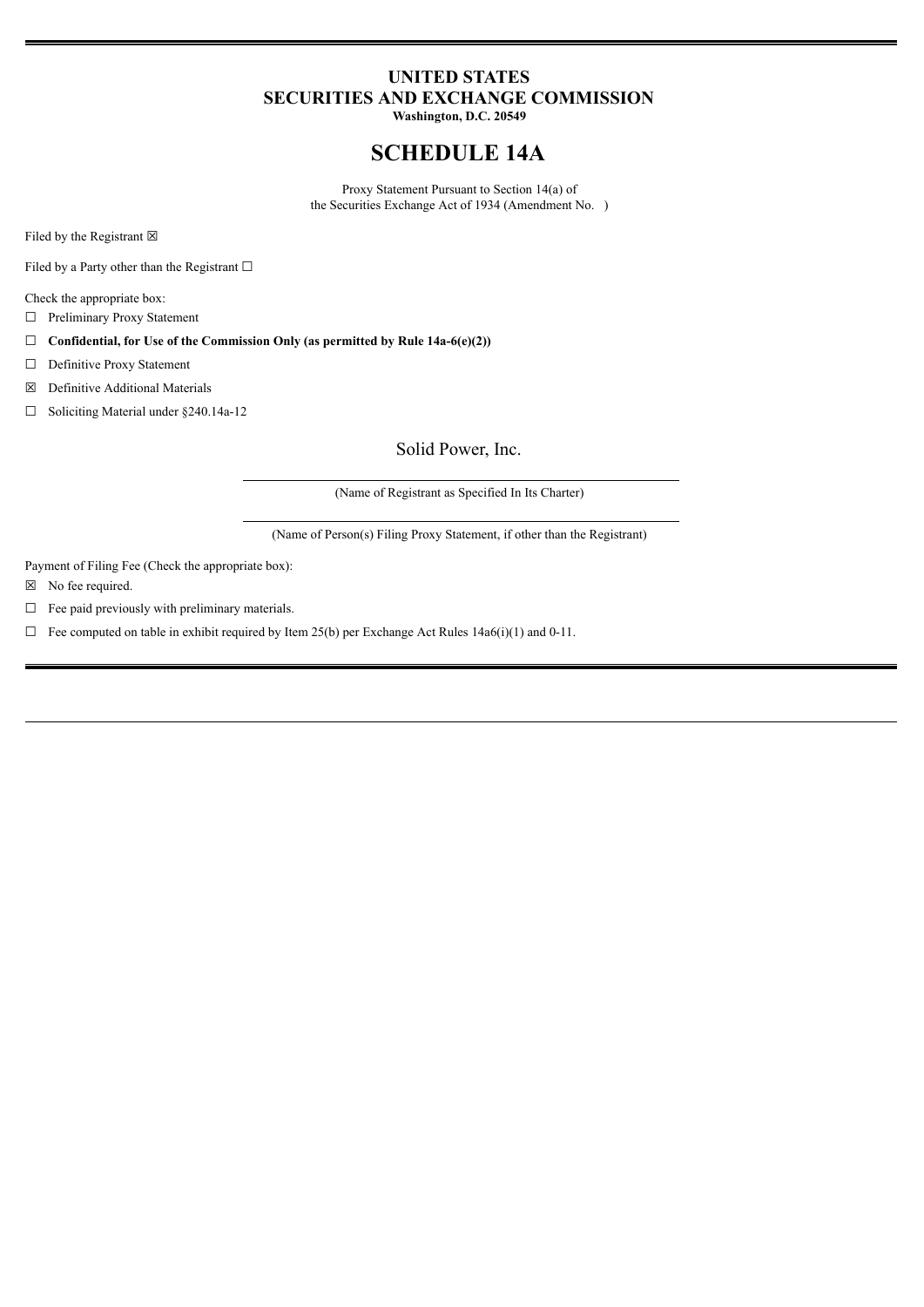You May Vote Your Proxy When You View The Materials On The Internet. You Will Be Asked To Follow The Prompts To Vote Your Shares.

**SOLID POWER, INC.** c/o Continental Proxy Services

1 State Street, New York NY 10004

Solid Power, Inc. 486 S. Pierce Avenue, Suite E Louisville, CO 80027

**NOTICE OF ANNUAL MEETING** OF STOCKHOLDERS to be held on May 25, 2022

Stockholders are cordially invited to attend the Annual Meeting and vote virtually in person. At the Annual Meeting, you will need to request a ballot to vote your shares.

Dear Stockholder.

The 2022 Annual Meeting of Stockholders of Solid Power, Inc. will be held virtually at https://www.cstproxy.com/solidpower/2022, on the 25th day of May, 2022, at 10:00 AM (Mountain time).

Proposals to be considered at the Annual Meeting:

- $(1)$ To elect three Class I directors to Company's Board of Directors:
- To ratify the appointment of Ernst & Young LLP as the Company's independent registered public accounting  $(2)$ firm for the fiscal year ending December 31, 2022; and
- To consider and act upon any other business that may properly come before the Annual Meeting or any  $(3)$ adjournment or postponement of the Annual Meeting.

The Board of Directors recommends a vote "FOR" all nominees under Proposal 1, and "FOR" Proposal 2.

Your electronic vote authorizes the named proxies to vote your shares in the same manner as if you marked, signed, dated, and returned the proxy card.



Vote during the Meeting -

If you plan to attend the virtual online annual meeting, you will need your 12 digit control number to vote electronically during the annual meeting. To attend the annual meeting, visit: https://www.cstproxy.com/solidpower/2022



#### Vote Your Proxy on the Internet:

Go to http://www.cstproxyvote.com Have your notice available when you access the above website. Follow the prompts to vote your shares.

**CONTROL NUMBER** 

The Proxy Materials are available for review at: https://www.cstproxy.com/solidpower/2022